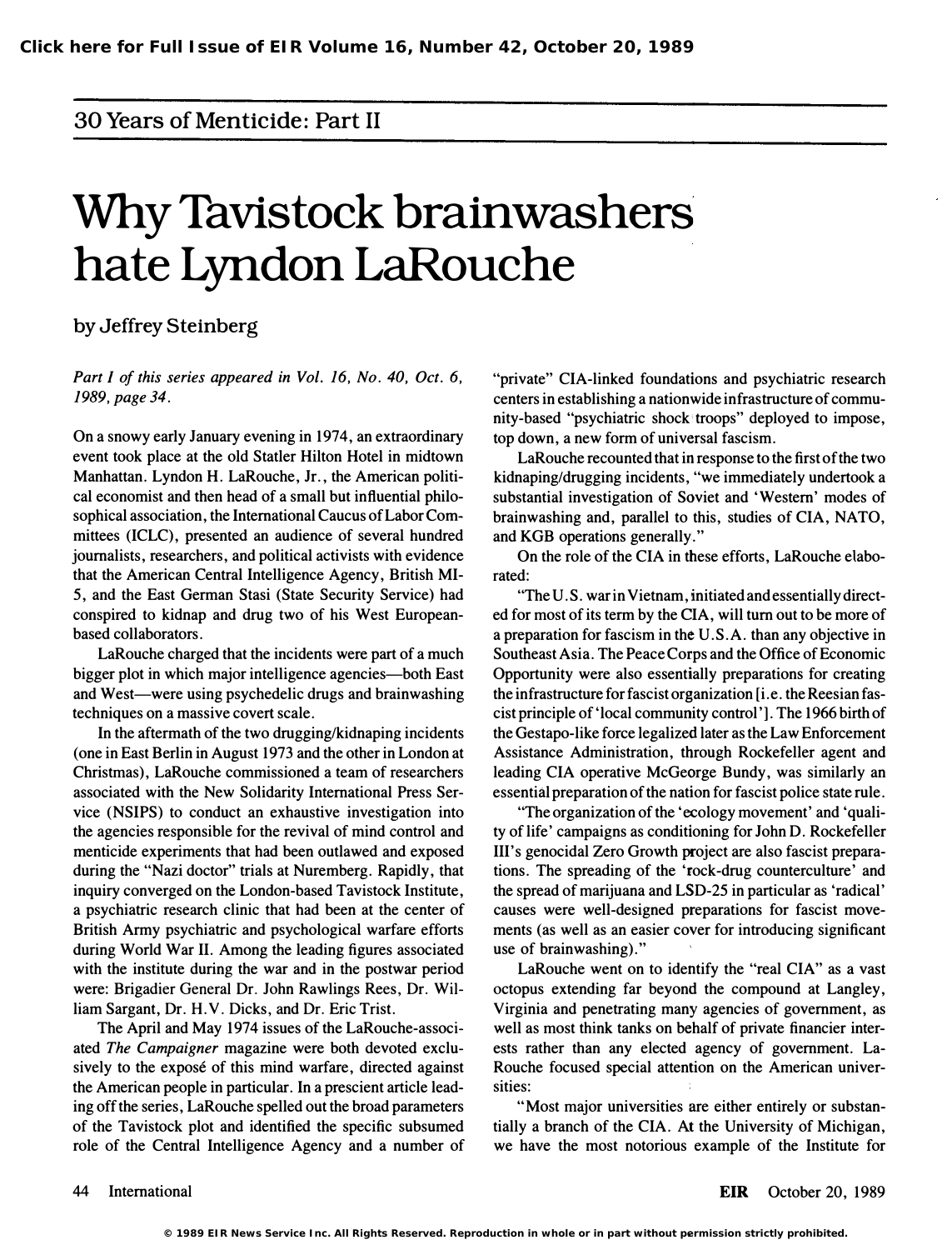Social Research (ISR), which is merely the focus for general CIA infiltration and control of many departments of the university at large. Harvard's 'Russian' institute is obviously CIA, like Columbia's, but also Harvard's so-called psychology department is a nest of such overt CIA operatives as the pigeon-brained B.F. Skinner and Reesian racist Richard Hermstein, while the Harvard Sociology Department counterinsurgency work merely updates overt fascist traditions dating back to the 1920s.

"Massachusetts Institute of Technology continues its flourishing CIA activities as an extension of its earlier role as a base of OSS activities .... Its RLE division has been a meeting place for specialized counterinsurgency studies since the late 1940s, while also including those studies in so-called 'artificial intelligence' which are nothing but the development of the use of computers for brainwashing.

"The University of Pennsylvania's Wharton School houses Eric Trist, a veteran Rockefeller-sponsored Reesian fascist, who directs a vast network of fascist social work projects [and actual brainwashing activities] from his offices at that location. Cornell, Berkeley, Stanford are notorious CIA conduits."

While slamming the "real CIA" for running this vast social engineering operation against the American public, La-Rouche at the same time underscored that the center of the scheme was to be found in London, specfically in locales like the Tavistock Institute of Brig. Gen. Dr. John Rawlings Rees:

"The Anglo-American (including Canadian) intelligence establishment was, from its inception, the merging of U.S. material resources and talent for engineering gimmickry with British counterinsurgency conceptual leadership."

In addition to identifying some of the key players in the Reesian plot, the LaRouche report also went into painstaking detail on the nature of brainwashing:

"Brainwashing is a state of induced psychosis, resembling paranoid schizophrenic psychosis, brought about through procedures of so-called programmed behavioral modification. In addition to being merely an induced psychotic state, brainwashing is also what the layman usually assumes it to be, a modification of the victim's state of mind to the effect that the brainwashee is under the effective control of an agency on whose behalf he was conditioned. . . . Essentially, the victim is first reduced to a state of infantilism (e. g. , as recommended by the strange Doctor Janow of the 'primal scream' cult) and is then induced to form a psychotic pseudo-personality on the basis of modified, mother-image centered 'ego ideals.' "

Within two weeks of the LaRouche briefing at the Statler Hilton, the Liberal Establishment's "newspaper of record," the New York Times, responded to the charges of CIA, British, and East German collusion in the drugging-brainwashing plot with a 3,OOO-word front-page smear job against LaRouche in a Sunday edition. The wildly out-of-proportion freakout by the Times, accusing LaRouche of running a "bizarre cult, " was the best indication that the CIA-MI-5-Stasi story was not only true, but a very embarrassing scandal, even in the halcyon days of Henry Kissinger's Detente I.

It would not be until nearly two years later, that, ironically, the Rockefeller Commission on U.S. intelligence operations (chaired by Nelson Rockefeller) revealed for the first time that the CIA had conducted extensive experiments in mind control using LSD-25, liquid marijuana, and other exotic drugs, as well as such behavior modification techniques as electro-convulsive shock, sleep therapy, psychic driving, etc. from the 1950s through the 1970s. And it would be nearly three years after the Statler Hilton event, that the Church Committee would provide even more damning details, including the involvement of over 80 American universities in the experimentation with LSD.

Whether the January-May 1974 LaRouche-directed expose of the CIA's involvement in mind control on a mass social scale provoked the later revaluations is hard to say for certain. Although hundreds of newspaper and magazine exposés and a half dozen book-length studies of such exotic CIA and Pentagon experiments as MK-Ultra, MK-Search, Artichoke, and Bluebird would be published beginning in 1976, all those studies focused almost exclusively upon the CIA per se. In nearly every case, the overall objective of creating a "Clockwork Orange" society, which LaRouche later labeled "fascism with a democratic face, " was covered up.

The only real exception to that pattern underscores the point even more dramatically. This year, Harvey Weinstein, a professional psychiatrist, wrote an autobiographical account of his own father's victimization by Dr. Ewen Cameron, a wartime collaborator of Dr. John Rawlings Rees, who was one of the most brutal of the "doctors" hired by the CIA to conduct mind control experiments under MK-Ultra. That book, A Father, A Son and the CIA, included several chapters in which Weinstein reviewed scores of books and articles by Cameron in which the Scottish-born, Montreal-based psychiatrist, who for years ran the Allen Memorial Institute, spelled out in gory detail his dream of controlling society top down through the administering of drugs, electro-shock, and performing lobotomies to those people deemed to be a "menace" to society.

#### A private admission

The most damning confirmation of the original LaRouche charges of CIA involvement with friendly as well as hostile foreign services in drug experimentation and brainwashing would come in a private meeting in 1978 between LaRouche and a former director of the CIA, William Colby, who ran the agency during the period in which the East Berlin and London incidents occurred. In response to a question by LaRouche, Colby more or less acknowledged that an unwholesome collusion had been arranged between the CIA and the KGB. In effect, since the KGB knew that the La-Rouche group was not an asset of theirs and suspected La-Rouche-CIA links; and the CIA knew that LaRouche's politi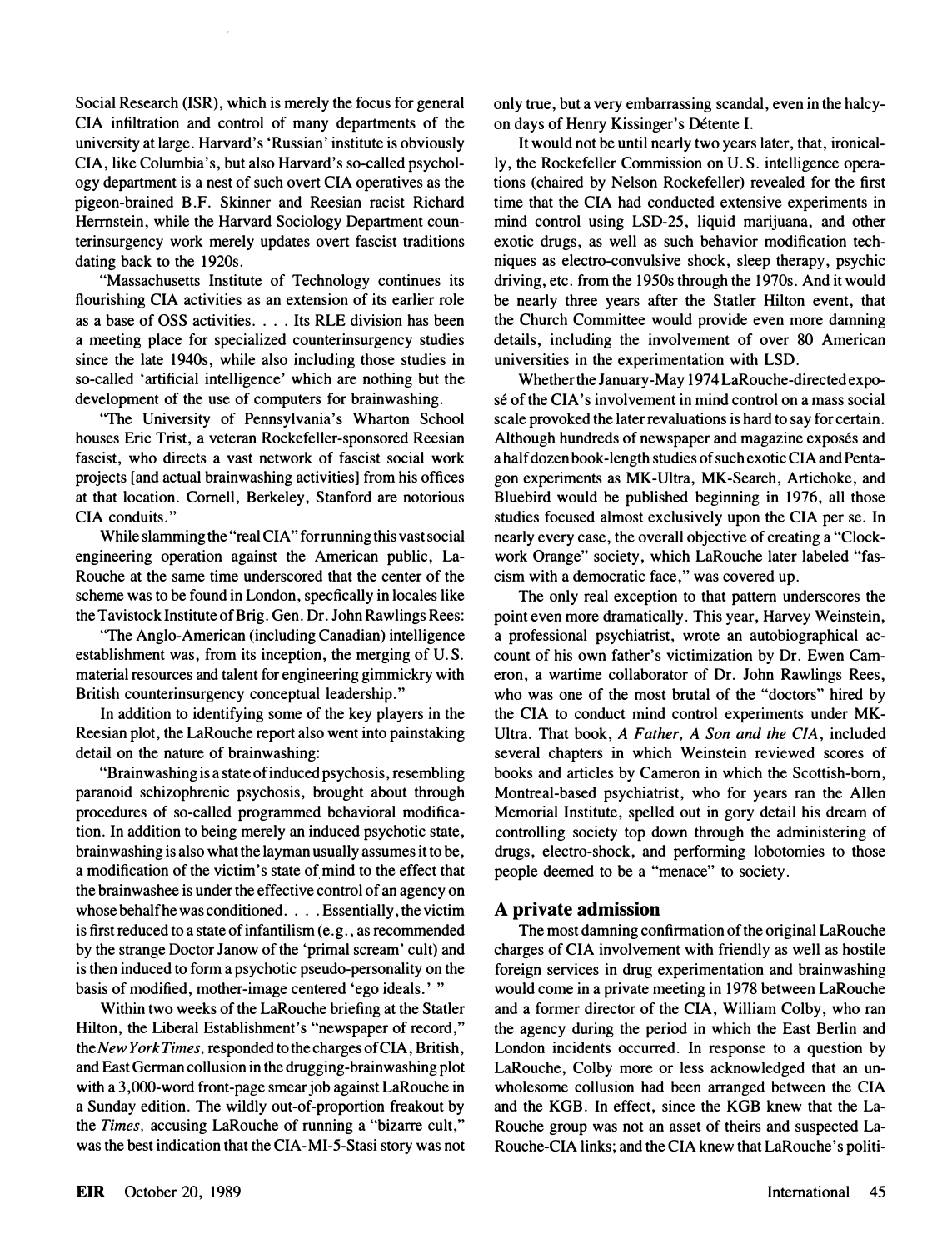cal association was not CIA and therefore suspected possible LaRouche-KGB ties; both sides agreed to conduct drug-interrogations to find out more about "what made LaRouche tick." Hence, East Berlin and London.

By the time that the Rockefeller and Church Committee revelations about the CIA's drug and brainwashing experimentation hit the light of day, many of the key players in the postwar human guinea pig programs had been quietly removed from the pad of one set of CIA funding fronts and set up in a series of community-based "anti-cult" fronts. During the mid-1970s, these groups proliferated as a loose federation of regional and local parents groups, ostensibly combatting groups like the Unification Church and the Scientologists. In a recent autobiography, longtime CIA "occult bureau" figure Miles Copeland candidly admitted that U.S. and British intelligence agencies had thoroughly penetrated and virtually taken over Scientology, as well as the Moral Rearmament Movement of Frank Buckman. The Church Committee, among other investigative bodies, detailed the intelligence community links of Reverend Moon's group. So who was kidding whom?

The anti-cult networks vintage mid-1970s centered around MK -Ultra stalwarts like Dr. Louis Jolyon West, Rabbi Maurice Davis and Dr. John Clark. They set up shop in groups like Rabbi Davis's Citizens Engaged in Reuniting Families (CERF) and the Citizens Freedom Foundation.

Other senior "occult bureau" figures like the little-known Cleve Backster, a onetime head of both the OSS and CIA drug interrogation units, maintained an intimate relationship with Scientology guru L. Ron Hubbard (himself rumored to have been a victim of one too many doses of LSD-25 either during or right after World War II).

When one of Maurice Davis's protégés, Rev. Jim Jones, oversaw the suicide/murder of nearly 900 followers in Guyana in late 1978, the loose federation of MK-Ultra community fronts consolidated into two national organizations, the American Family Foundation (AFF), a collection of psychiatrists, and the Cult Awareness Network (CAN).

At the same time that these "off the reservation" MK-Ultra fronts were springing up around the country, it appears that the FBI, through its Quantico, Virginia training academy behavioral science unit, assumed the role of "lead agency" in the official government interface. This continued official link, shifted from the covert world of CIA's Technical Services Staff to the law enforcement function of the FBI, was crucial for the Reesian "gang versus countergang" program about to play out.

Attached to each of the so-called anti-cult groupings was a small army of professional kidnapers claiming expertise in the previously unheard of field of "deprogramming." Ac-

# Who Killed Olof Palme?

# A Classical KGB Disinformation Campaign:

NBC-TV and the Soviet military daily Krasnaya Zvezda both blame LaRouche. . . .

Swedish Police Chief Hans Holmér suppresses major lines of inquiry, becomes a laughingstock ....

Twelve Stockholm investigators resign from the case, in protest against Holmér's cover-up. . . .

The British press breaks the story of Emma Rothschild's love affair with Palme-and the possibility that her father is a Soviet spy.  $\ldots$ 

What's the real story?

Read EIR's Special Report, available for \$100 from EIR News Service,

P.O. Box 17390, Washington, D.C. 20041-0390.

The old monetary system is dead. Put it in the closet, and open the closet to horrify children on Halloween. The question is, how do we build the new monetary system?

## The Schiller Institute's DEVELOPMENT IS THE NAME FOR PEACE

Leaders from around the world gathered twice in 1988 to debate that question; this book records the proceedings of the two his- . toric conferences. Includes "The Tasks of Establishing . an Equitable New World Economic Order," by the first economist to forecast the Bretton Woods system's demise and lay out the program for a new monetary system-Lyndon H. laRouche, Jr.

Make checks payable to:  $\qquad \qquad$  \$10.00 Ben Franklin Booksellers, Inc. 27 S. King Street, Leesburg, VA 22075

Shipping: \$1.50 for first book, \$.50 for each additional book.



216 pages.